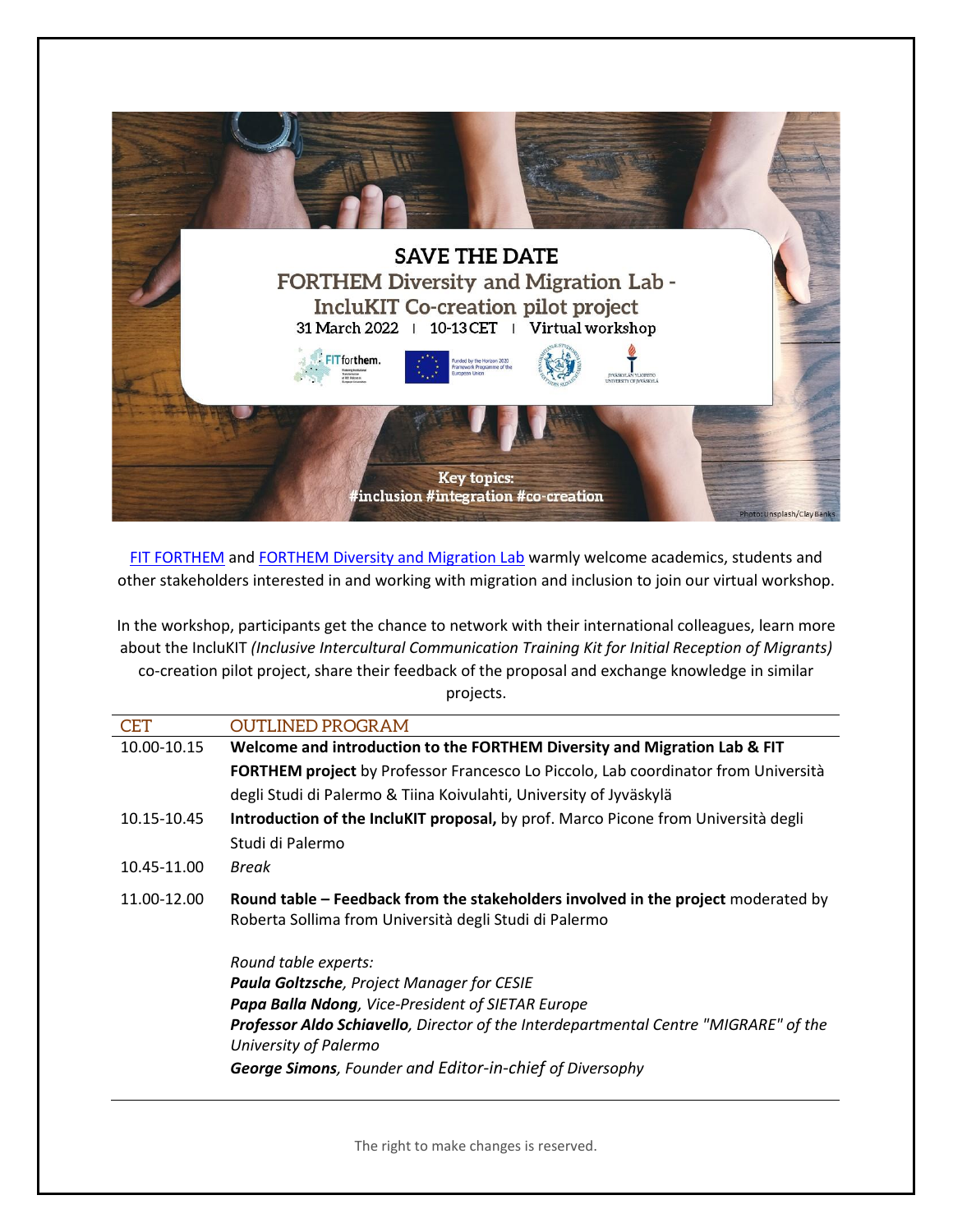# 10.45-11.00 *Break* 12.15-13.00 **Feedback from the workshop participants and wrap-up** moderated by Roberta Sollima from Università degli Studi di Palermo

## **REGISTRATION:** Register to the event **by 25 March** via [this link.](https://link.webropolsurveys.com/EP/5EDDD95A50DD97ED) For more information, please contact [fitforthem@jyu.fi](mailto:fitforthem@jyu.fi)

### **What is IncluKIT?**

IncluKIT (*Inclusive Intercultural Communication Training Kit for Initial Reception of Migrants*) is a 15 month project that aims at creating a training kit for the whole spectrum of volunteers and professionals involved in the initial reception of newly arrived migrants in European countries, focusing on the understanding and analysis of cultural differences during this transitional phase.

IncluKIT is awarded by FIT FORTHEM (a joint project of FORTHEM) funded by the Horizon 2020 Framework Programme of the European University.

#### **Partners in IncluKIT**

- Università degli Studi di Palermo, Italy (Leading institution)
	- Johannes Gutenberg-Universität Mainz, Germany
		- Université de Bourgogne, France
			- Jyväskylän Yliopisto, Finland
			- Uniwersytet Opolski, Poland
		- Universitat de València, Spain
		- SIETAR Europa & SIG Migration
			- diversophy<sup>®</sup>

## **Why would I participate to this workshop?**

FORTHEM Diversity and Migration Lab organizes this workshop to introduce their co-creation pilot project, and to receive initial feedback on their proposal from the stakeholders involved in the project.

The project team is eager to hear feedback from the workshop participants and if anyone has experience in similar projects. Hence, the Lab also welcomes **academics, students, and universityexternal stakeholders working with inclusion and migration** to join this workshop to network and exchange.

## **Where and when is this workshop?**

This workshop will take place in Teams on 31 March 2022, at 10-13 CET.

The right to make changes is reserved.